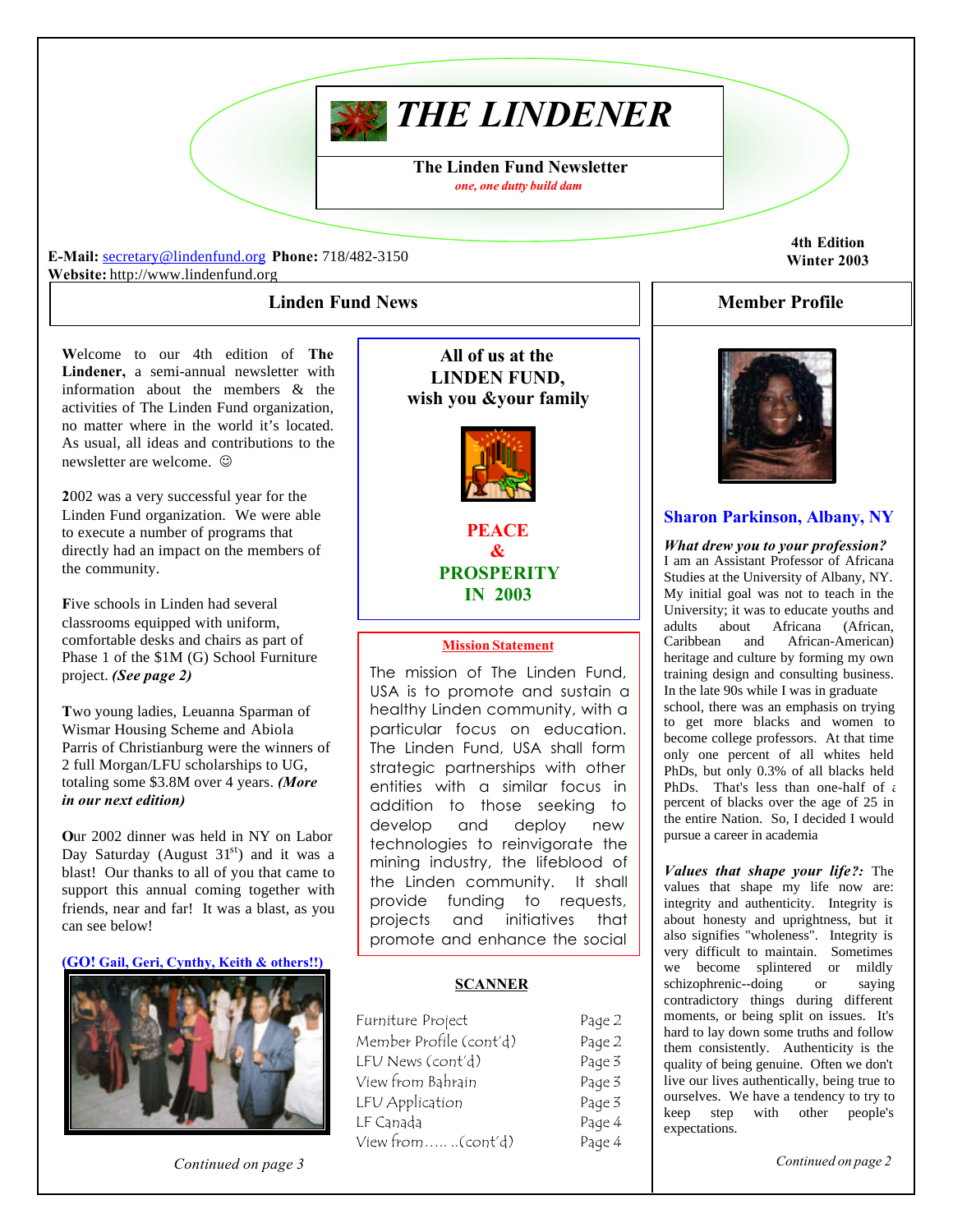# **Linden Schools Furniture Project**

**T**he \$1M (G) Phase 1 School Furniture Project, established as a memorial to R.A. Adams, former Linden entrepreneur and contractor, was an unqualified success. 405 pieces of furniture: chairs, desks and combination chair/attached top, were produced from local wood at the Linden Technical Institute (LTI), formerly the Trade School.

#### **Early Stage in production!**



The direct impact of this project was that several graduates of LTI were employed for this phase and LTI apprentices got real world, hands on experience in furniture production!

Five schools: New Silvercity Secondary, Wisburg Secondary, Multilateral Secondary, MHS & Linden Foundation received furniture based on need and increased student enrollment.

**LTI Director Michael Turner, did-Stage in production!** instructors and apprentices worked long hours, amidst blackouts, to complete Phase 1 furniture in time for the start of the September term.

**A** formal handover, attended by the wife of R.A. Adams, was held at LTI and was organized by the LFT, our sister organization in Linden.

#### **Some of the Final Product!**



Each piece of furniture carried a small metal engravement, with the words:

In Memory of RUPERT "R. A." ADAMS Compliments of THE LINDEN FUND, USA

**P**hase 2, a \$3M (G) furniture project began in September 2003, in partnership with LTI & the Regional Education Department. Information to come on this phase.

For more information on activities in Linden and the LFT, contact Jenny George-Parkinson, *Secretary* at 444-3335 or denjented@yahoo.com

# **Member Profile** *(cont'd from page 1)*

*Family:*  $\odot$  I consider my family to be my greatest source of inspiration. They have given me all of the tools needed to move through life successfully and in a spiritual way that allows me to be authentic and true to myself. From my mother, Hyacinth, I've learned how to be compassionate, sensitive and to listen to others who are usually overlooked because they are shy or introverted. From my father, Dennis, I learned how to be sociable and likeable. From my grandmother, Alma, I learned what it means to speak up for what is just, and to not be a passive observer of life, but to take action to change the political and social structure. My aunts Geraldine and Claire, have taught me that I am no second-class citizen, no minority, and certainly not a woman who should be afraid to be assertive, powerful and self-actualized.

*Memories of Linden:* My favorite memories of Linden are fluties on a hot day. Rolling around in the grass and, in general, getting dirty in my grandparents back yard on Greenheart Street. Eating mangoes, sour sop, guava and all of the other exotic fruit that are found in Guyana. Cuddling up with my aunties and uncle and listening to them tell stories. All of my Linden memories are of childhood years because I left there when I was eight years old. However, I'm really grateful that the most important years of my life were spent there. I feel fortunate to have had a happy childhood.

*What do you wish your legacy to be?* When my grandmother died in 1999, legacy became clear to me, for she had already passed hers on long before she left. I would like my legacy to be:

 That my life should have provided the inspiration for someone else to do whatever beneficial or positive little thing they could.

 That I should have given someone the courage to break through limitations and transcend some barrier towards greater good.

 That I should have paved the way for the transformation of some condition that was oppressive to others.

*View of life?* What struck me about life is its purpose. I study a variety of spiritual traditions and practices: Traditional African spirituality, Taoism, Tantra, and others. Reading the World's holy books provides insights into commonalities and basic principles that people have discovered over the centuries. Essentially life is a soul's journey. That's it in a nutshell.

I like this quote by Lao Tzu because it is so practical:

In dwelling, live close to the ground. In thinking, keep it simple. In conflict, be fair and generous. In governing, don't try to control. In work, do what you enjoy. In family life, be completely present.

When you are content to be simply yourself and don't compare or compete, everybody will respect you.

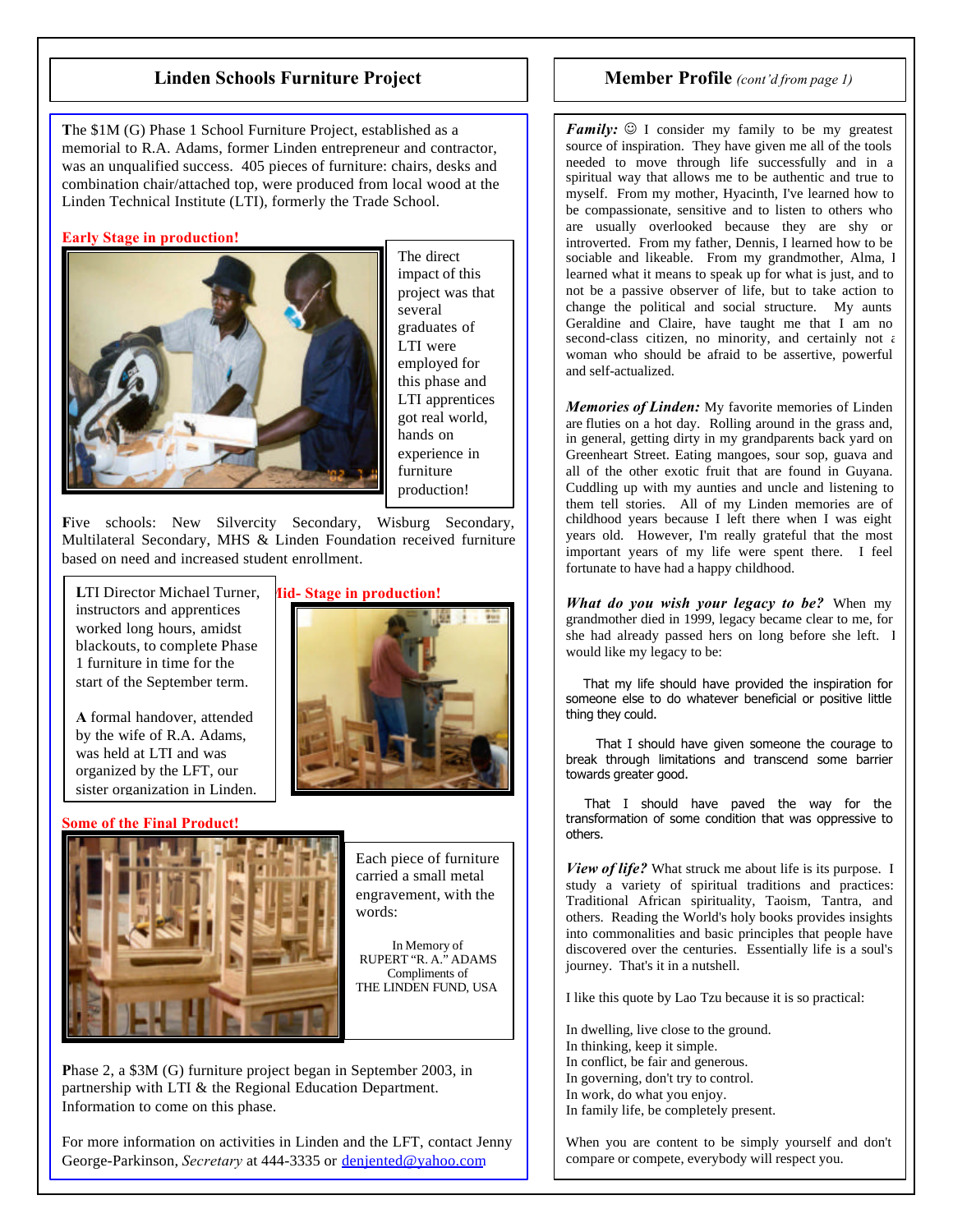# **View From Bahrain,** *By Howard Brittlebank* **LFU News** *(cont'd from page 1)*



## **Home Base:** Orlando, FL.

In this edition, HB shares information, pictures and observations of BAHRAIN!

*Thanks HB!*

#### **Bio-Sketch**

\*Grew up in Retrieve, Linden. \*Attended MHS & QC '66 -'73 \*MHS Math Teacher '73 -'74 \*Guymine Cadet '74 - '75 \*BS -Manchester College (UK) '75 -'78 \*Guymine Project & Senior Engineer & Superintendent '78- '88 \* MS -U of Illinois '88 – '90 \*AMOCO– Project Engineer. '90 – 99 \*Siemens Westinghouse Power Corp. - Project Engineer '99 – '01 \*SAUDI ARAMCO (Oil Co.) '01-present \*WHAT I DO: Project Engineering for Oil Refining Companies, Chemical Plants and Gas Plants/Power Plants. \*Dad deceased; Mom & 4 siblings alive.

"**T**he state - BAHRAIN, is a group of 33 islands situated in the Arabian Gulf, off the east coast of Saudi Arabia. It is connected to the Saudi mainland by the 25km long King Fahd Causeway (a bridge, approx. 16 miles). The causeway is possible since the Gulf is very shallow in that area. The main city, which is also the capital, is Manama."

"**T**he name BAHRAIN is derived from two Arabic words "thnain Bahr" meaning "two seas" and refers to the phenomenon of sweet water springs under the sea, which mingle with the salty water. This phenomenon is believed to be responsible for the unusual luster of Bahrain's natural pearls, the country's major economy before the production of oil in the 1930s."

#### **HB WITH CAMELS IN THE DESERT**



"**T**he state takes its name from the largest island Bahrain. There are numerous other tiny islands, but they are mainly uninhabited and are best known for the variety of migrating birds in spring and autumn. Arabic is the official language, although English is widely understood and it's used by most businesses. Islam is the religion practiced by a large majority."

*Continued on page 4*

**O**ver \$250,000 (G) in scholarships to MHS were also disbursed, in addition to  $$800,000$  (G) targeted donations for a Church program for the Poor.

**NJ Chapter** held its Family Day in July and its Thanksgiving Party to great success. The **NY Chapter** held its Spring Affair in April and then celebrated Guyana's independence in May by co-hosing a brunch at St. Mark's Church, followed in August by a Kids Day.

**(Partying at LFU Dinner Dance 2002)**



**B**y pooling the little we each have, we can live our motto "*One, one dutty, build dam."*

> **L**ooking for help to set up a CHAPTER in your STATE? It's easier than your think. The LFU Board is only too happy to help. Contact us at: lindenfund@kaieteur.com

*The Linden Fund! Serving our hometown*

## **The Linden Fund, USA Membership Application**

\_\_\_\_\_\_\_\_\_\_\_\_\_\_\_\_\_\_\_\_\_\_\_\_\_\_\_\_\_\_\_\_\_\_\_\_\_

Name:

Address: \_\_\_\_\_\_\_\_\_\_\_\_\_\_\_\_\_\_\_\_\_\_\_\_\_\_\_\_\_

 $City:$ 

State: \_\_\_\_\_\_\_\_\_\_\_\_\_\_\_\_\_\_ Zip: \_\_\_\_\_\_\_\_

Annual Dues: \$  $Year:$ 

(\$50.00 minimum) **All contributions are fully tax-deductible!**

*Higher donations earn you privileges. For details, visit our website or contact any Board member of the Linden Fund, USA!*

> Return completed form and payment to: The Linden Fund, USA P.O. Box 3392 New York, NY 10163-3392

E-mail: secretary@lindenfund.org 718/482-3150 Website: http://www.lindenfund.org